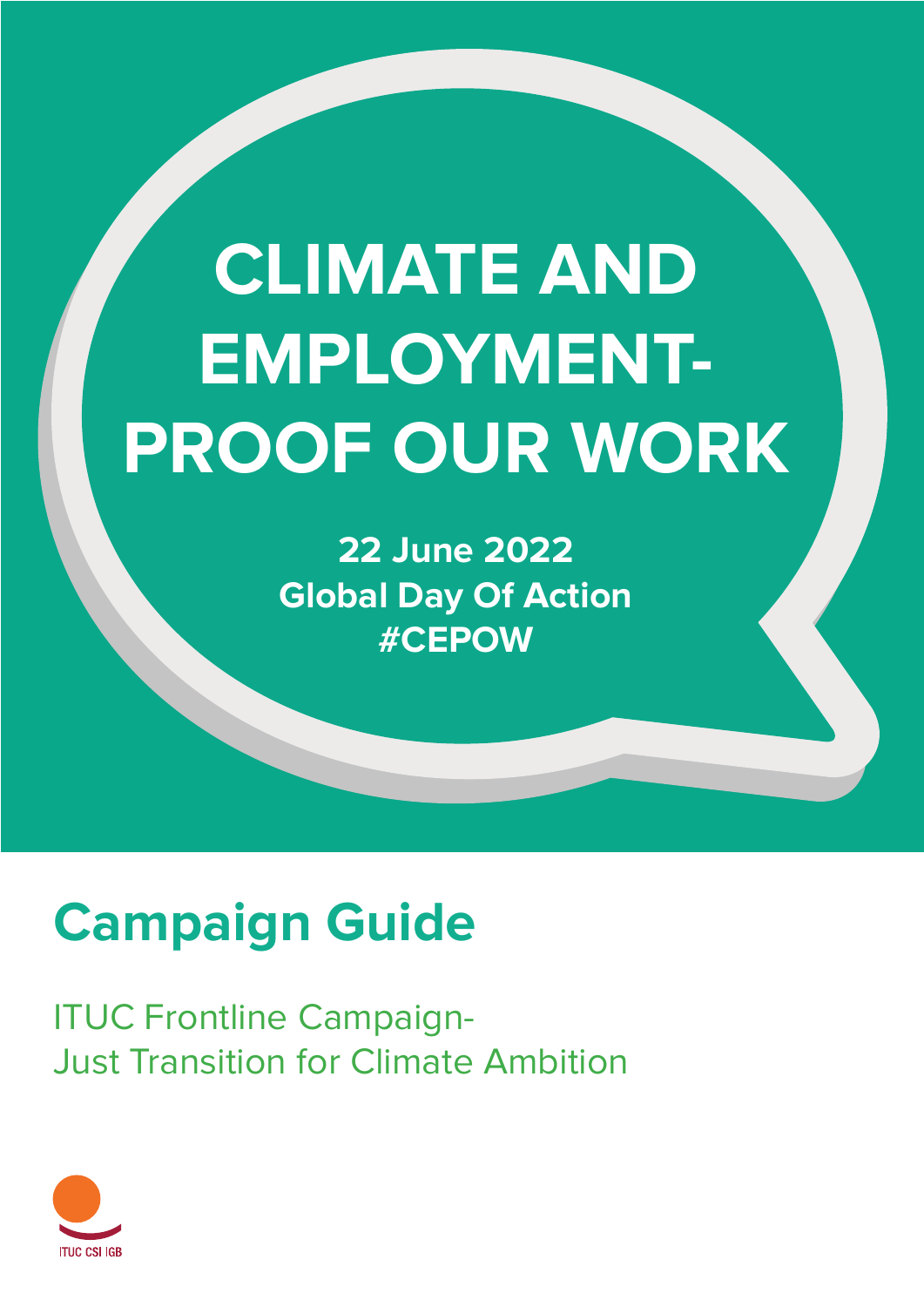# **Climate and employmentproof our work (CEPOW)**

### **CLIMATE EMERGENCY**

We are in race against time to realise the dream of a sustainable future for people and the envrionment. Extreme weather has led to irreversable impacts as natural and human systems are pushed beyond their ability to adapt.



COVID-19 has had a substantial impact and generated new climate-vulnerable populations. Impacts on health, livelihoods and well-being are felt disproportionately by economically and socially marginalized people.

According to the IPCC report, approximately **3.3 to 3.6 billion people live in places that are highly vulnerable to climate change.**

Climate governance will only be effective when it has meaningful involvement with all societal actors from the local to global levels - including workers, communities, governments at all levels, businesses, non-governmental organisations, Indigenous Peoples, and social movements.

Many of us have seen already changes to our workplaces and our daily routines and are facing a convergence of crises – a global pandemic,

the devastation of war, inequality and climate devastation.

This is the year we must respond to climate change, which left unchecked threatens everyone and will leave whole regions uninhabitable. Extreme weather events with lasting devastation are already destroying jobs and livelihoods.

We want to start a global conversation with employers - big and small, or in local and national governments -about how, together, we can plan to climate- and employment-proof work.

Working together, we can turn this around. We must protect jobs, stabilise economies and reduce emissions in every job and workplace with Just Transition measures.

### **CEPOW GLOBAL DAY OF ACTION**

《開

The ITUC is asking for your support to help Climate- and Employment-Proof Our Work #CEPOW by taking part in the 2022 Global Day of Action on 22 June.

Workers around the world will invite their employers to share a conversation to discuss plans for resilience and sustainable business safety, jobs, emissions, a secure pathway for the future.

**In Europe, inclusive, equitable and just adaptation pathways are critical for climate-resilient development.**

**CLIMATE RESILIENT DEVELOPMENT**

**In South and Central America, climate change will increase infections from dengue fever, chikungunya and Zika.**

### **HEALTH**

**In North America, costal and urban flooding and large wildfires will displace people, endanger lives and livelihoods, compromise economic activities, transportation and trade.**

### **CITIES AND SETTLEMENTS**



### **Workers demand a say in our future.**

The frontlines of these global crises are found in our jobs and at work. That's why workers and their unions want to be part of the conversation on how we will climate- and employment-proof work.

### **Take part in the biggest global conversation about our future #CEPOW.**

### **HOW TO TAKE PART IN CEPOW**

All workers and their unions are invited to take part virtually or face-to-face to discuss plans for climate- proofing employment and work, and this guide gives you the tools to take part.

### **THE TIME TO ACT IS NOW**

We are running out of time. Without ambitious action on climate change now, we will pass the tipping points for irreversible damage to our planet.

**Global greenhouse gas emissions need to peak before 2025, and we have to cut emissions by 43% by 2030 to give us a chance to limit global warming to 1.5°C.**

The IPCC report confirms that just transition and green jobs are central to success. Every country, every industry, every company, and every investor must have a plan developed, in partnership with working people and their communities, and must implement it rapidly.

[The ITUC report w](https://www.ituc-csi.org/the-green-jobs-advantage)ith the World Resources Institute and the New Climate Economy showed that investing in solar power creates 1.5 times as many jobs as investing the same amount of money in fossil fuels.

That's why we need to have the conversation about both climate and employment. Our economies are undergoing fundamental transformations, and we need to be part of the team designing our future with Just Transition plans.



Let's work together and design a future with secure jobs, sustainable economies and a safe and healthy living planet.

A future that starts now.

### **Sharan Burrow, General Secretary, International Trade Union Confederation**

**In Australasia, ocean warming has caused coral bleaching, and hotter conditions and wildfires are threating the survival of wildlife and forest.**

### **ECOSYSTEMS**

- **Sign up** to show your interest in climate- and 1. employment-proofing your work and get updates about the Global Day of Action.
- **Ask to talk to your employer,** a local 2. business or someone from your local or national government on 22 June. Your meeting can be in person or a virtual meeting using an online platform like Skype, Teams, WhatsApp, Zoom etc.
- **Share a poster on social media,** or stick a 3. poster in your window at home or in your workplace, to show that you're taking part in the Global Day of Action.
- **Tell us how it went** share a photo of yourself 4. at the in-person or virtual meeting and the highlights of what was discussed.

**In Asia, about 22.6 million people have been internally displaced because of climate-related disasters.**

# **MIGRATION**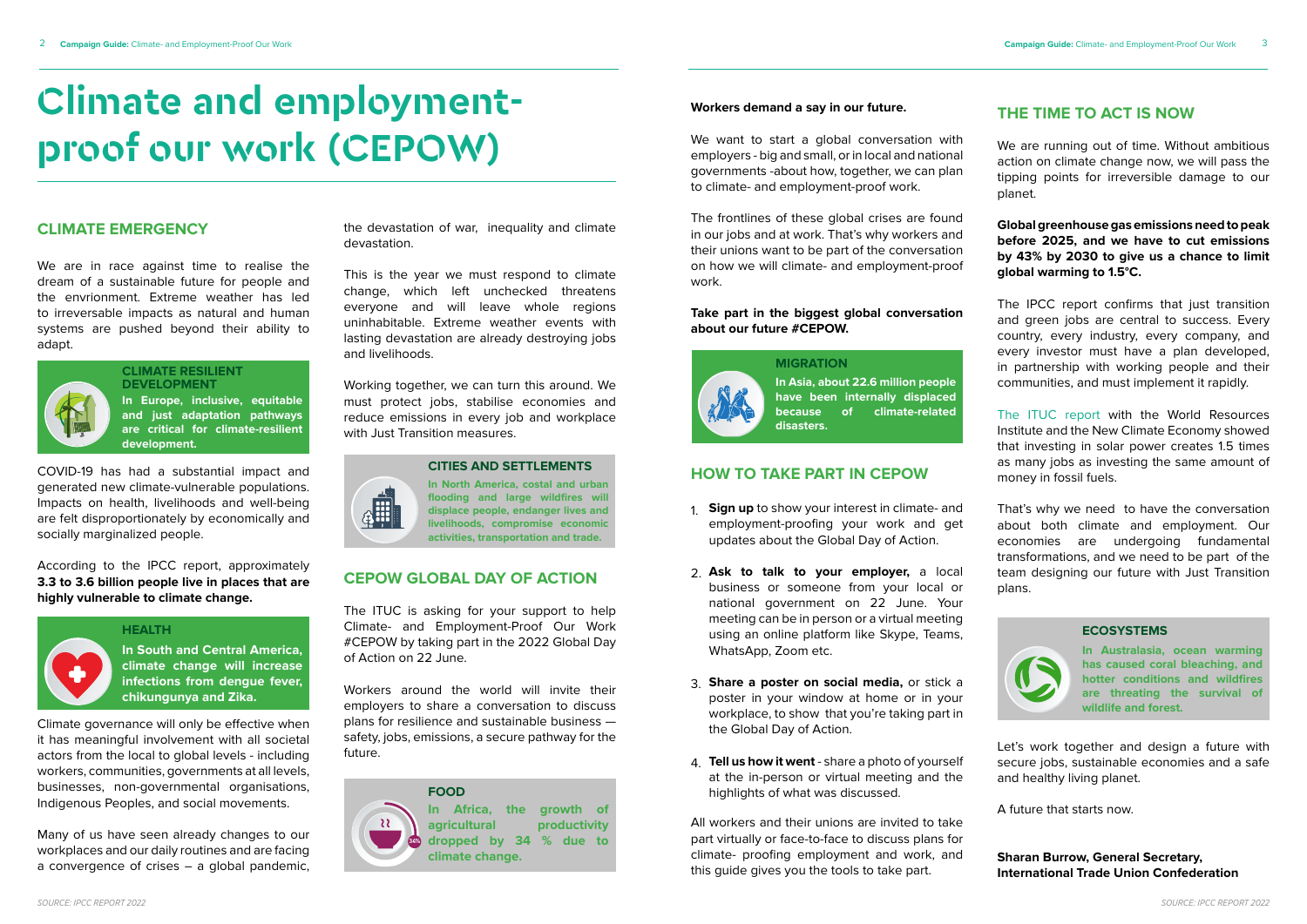# **Contacting your employer**

### **Who should I send the letter to?**

The CEPOW Global Day of Action is about starting a conversation. All workers have a right to know what the plans are to climate-proof our jobs and work.

You can ask the company CEO, your manager, or even start the conversation with your colleagues and fellow workers, local businesses that you support, or local and national government representatives.

It doesn't matter if you work in the public sector or private sector or are self-employed or on a contract – we all have a say in our future. You may work for a big company or a small family business; all our jobs are different, but all the work we do and our workplaces will have to reduce emissions.

### **When should I send the letter?**

Give as much notice as possible so that the meeting can take place in person – or virtually – on or around the 22 June. Let us know if you have asked for a meeting, and we will keep a tally of all the places taking part so that you can let your employer know about all the other countries taking part in the day of action.

### **Who is the letter from?**

The letter can come from a group of workers or workers and their union, depending on how you organise yourselves to take part in the CEPOW Global Day of Action.

### **Do we have to meet on the 22 June? What if my employer wants to meet on a different day?**

If you can't meet on the 22 June, have the conversation as near to the date as possible. By all taking part in the action on the same day, we can show that this is the biggest global conversation on climate- and employmentproofing our work and all workers are asking the same questions.

### **What do we do after the meeting?**

The meeting is the start of a conversation to find out what the plan is to reduce emissions. You can continue it with follow-up meetings.

You or your union can ask for support from the Just Transition Centre of the ITUC if you think your employer wants to have a Just Transition plan. The Just Transition Centre can help set up a round table and advise on the social dialogue process so that workers have a say in their future.

Next year, we'll be asking you and unions to take part in the next Global Day of Action to see what progress has been made.

# **Model letter**

**Subject:** Let's talk about making our future safe and sustainable

**Dear** << Insert Name>>,

These are difficult times for many workers and businesses as the Covid-19 pandemic and the cost of living crisis disrupts lives and livelhoods. Many of us have seen changes to our workplaces and our daily routines and are facing a convergence of crisis - rising costs, the devastation of inequality and climate devastation with extreme weather events and changing seasons.

But climate change and the deteriorating capacity of our planet to sustain life cannot be ignored, and pandemics represent a threat to our health and economies — a threat that is now too big to ignore. We know that the devastation from Covid-19 will require new levels of care, of social protection and of economic stimulus in all countries. The world is already experiencing severe impacts of climate change from extreme heatwaves, sea level rises, to crop failures. IPCC climate scientists tell us we must act quickly to limit global warming to 1.5 degrees to avoid massive threats.

While there has been progress by some organisations and workplaces towards preparing the zero-carbon economies of the future, we need to see more ambition as we reshape our economies and societies in the postpandemic world.

It is our duty to make sure we don't pass the debt of climate change on to our children and grandchildren. That's why we as workers want to work with you to plan how we are going to reduce emissions and have a sustainable future.

We would like to meet with you as part of the International Trade Union Confederation Global Day of Action on 22 June to discuss how we can climate- and employment-proof our work. Acting together can only be good for business, good for employment and good for climate.

Now more than ever in our recent history, workers, just like employers, want a sense of security, and climate change is a driver of a more uncertain future for us and our families.

The ITUC campaigns to make all jobs green and decent – and achieved a global commitment for Just Transition in the 2015 Paris Climate Agreement. A Just Transition secures the future and livelihoods of workers and their communities in the transition to a low-carbon economy.

To get there, we need to have a plan. Here are five questions for discussion:

Yours sincerely,

1. How can we make our jobs and workplaces safer? 2. How can we secure jobs and employment and make them more sustainable? 3. Do you measure CO2 emissions?

→ If yes, can we develop a plan for reducing emissions?

→ If no, can we agree to a process to measure our emissions?

4. Are we prepared to reduce emissions by 50% by 2030 and to net zero by 2050?

5. What can we do together to get there?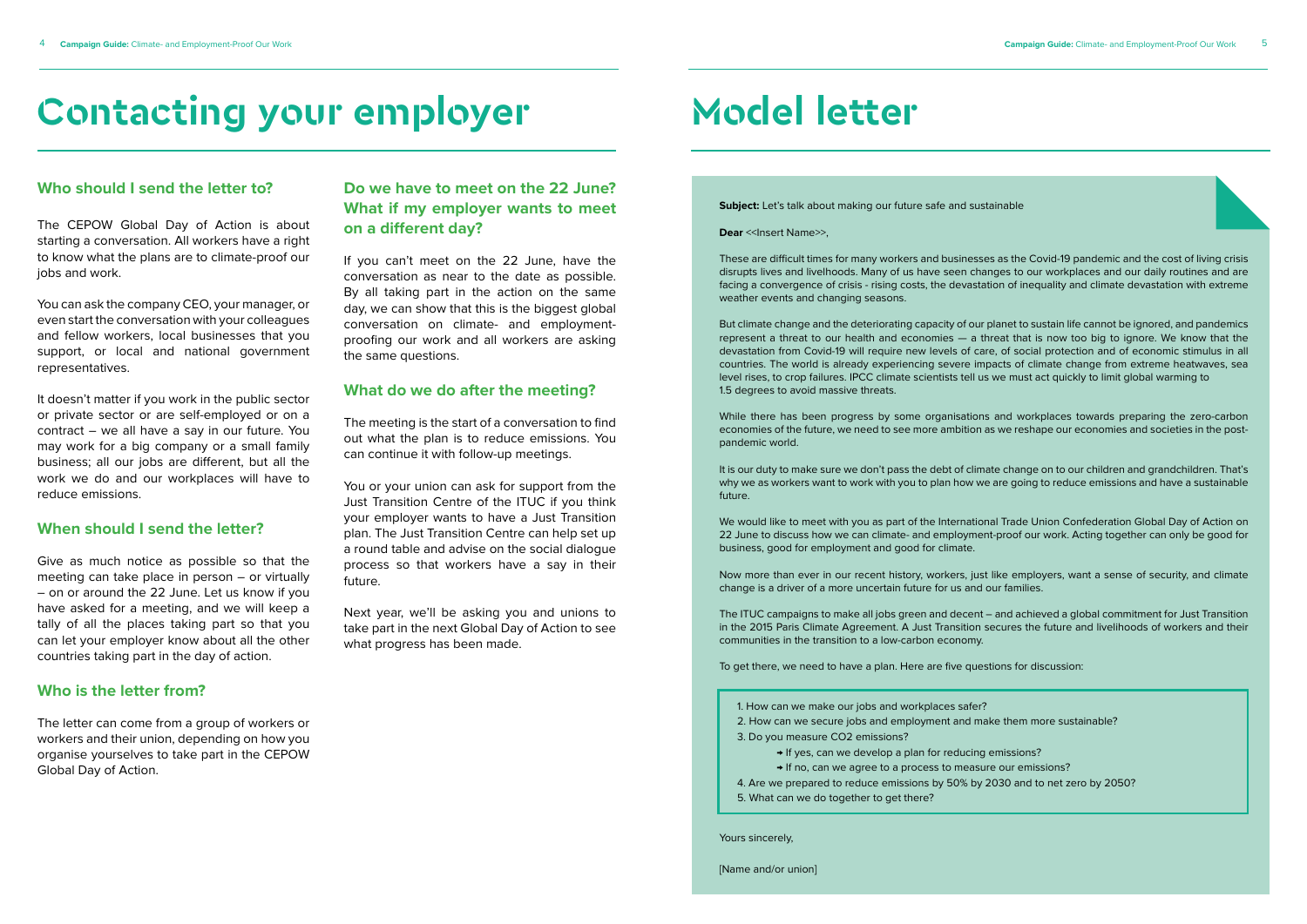- On June 22, take part in the biggest global conversation about our future: join the Global Day of Action to Climate and Employment Proof our Work #CEPOW
- **T** [www.ituc-csi.org/cepow](https://petitions.ituc-csi.org/cepow?lang=en)

# **Social media material**

### **CLIMATE MESSAGES**

This year, #jobs & the cost of living are serious concerns for people, that's why we need to have a conversation to Climate and Employment Proof our Work.  $\bullet$ 

- June 22: join the Global Day of Action #CEPOW
- [www.ituc-csi.org/cepow](https://petitions.ituc-csi.org/cepow?lang=en)
- <u></u><del></del> #ClimateEmergency ▲
- $\overline{\mathbf{X}}$  We are running out of time! Without ambitious action on #ClimateChange by 2022, we will pass the tipping points for irreversible damage to our planet.
- I June 22, join the #CEPOW Day of Action **of [www.ituc-csi.org/cepow](https://petitions.ituc-csi.org/cepow?lang=en)**

### What is #CEPOW?

 $\bullet$  It's a global day of action with workers around the world inviting their employers to discuss plans for #climate resilience and sustainable business.

Join us on 22 June, sign up to be part of #CEPOW now [www.ituc-csi.org/cepow](https://petitions.ituc-csi.org/cepow?lang=en)

### <u></u> #ClimateEmergency ▲

On June 22, take part in the biggest global conversation about our future: join the #CEPOW Global Day of Action to Climate and Employment Proof our Work *T* [www.ituc-csi.org/cepow](https://petitions.ituc-csi.org/cepow?lang=en)

Inclusive, equitable & just adaptation pathways are critical for climate-resilient development. A rapid shift to renewable energy through #JustTransition makes climate goals attainable.

<sup>2</sup> 22 June: #CEPOW Global Day of Action **Contract Winds** 22 June: #CEPOW Global Day of Action

 $\bigwedge$ #ClimateEmergency in #Africa $\bigwedge$ Africa has contributed among the least to greenhouse gas emissions, yet has been one of the most affected - loss of life & reduced economic growth, biodiversity loss, water shortages, reduced food production. **LINKEDIN**

### **REGIONAL FACTS**

<u>A</u> #ClimateChange in #Africa A At 2°C of warming, about 18% of species are at risk of extinction **Extreme variability in rainfall is affecting agriculture & fisheriesy**  Agricultural productivity has dropped by 34% **By 2030, up to 116 million people will be affected by rising** sea levels

 Increased income inequality & reduced economic growth **With 1.7°C global warming by 2050, up to 40 million people** 

# **TWITTER**

## **FB/IG**

**AFRICA**

 $\frac{1}{\Gamma}$ 

 $\blacktriangleleft$  1

KI

<u></u> #ClimateChange in #Africa **A** #CEPOW  $2^{\circ}$ C = 18% of species at risk of extinction Variability in rainfall is affecting production Agricultural productivity dropped by 34% **EM** 116M people will be affected by rising sea levels Increased income inequality **Increased migration** 

 $\bigwedge$  #ClimateEmergency in #Africa  $\bigwedge$ Africa has contributed among the least to greenhouse gas emissions, yet has been one of the most affected - loss of lives & reduced economic growth, biodiversity loss, water shortages, reduced food production. #CEPOWG [www.ituc-csi.org/cepow](https://petitions.ituc-csi.org/cepow?lang=en)

- **Hashtags: #CEPOW #CEPOW22**
- **Sign-up page: [www.ituc-csi.org/cepow](https://petitions.ituc-csi.org/cepow?lang=en)**
- **Email: [cepow@ituc-csi.org](mailto:cepow%40ituc-csi.org?subject=)**
- **[CEPOW poster](https://trello.com/c/c42DyMdi/217-poster)**
- **[CEPOW logo](https://trello.com/c/18jpduxU/211-logos)**
- **[Videos](https://trello.com/c/IoMvAinW/213-video)**
- **[English infographics](https://trello.com/c/ZqhlVswT/212-english-infographics)**

- 
- could be displaced.

<sup>2</sup> 22 June: #CEPOW Global Day of Action [www.ituc-csi.org/cepow](http://)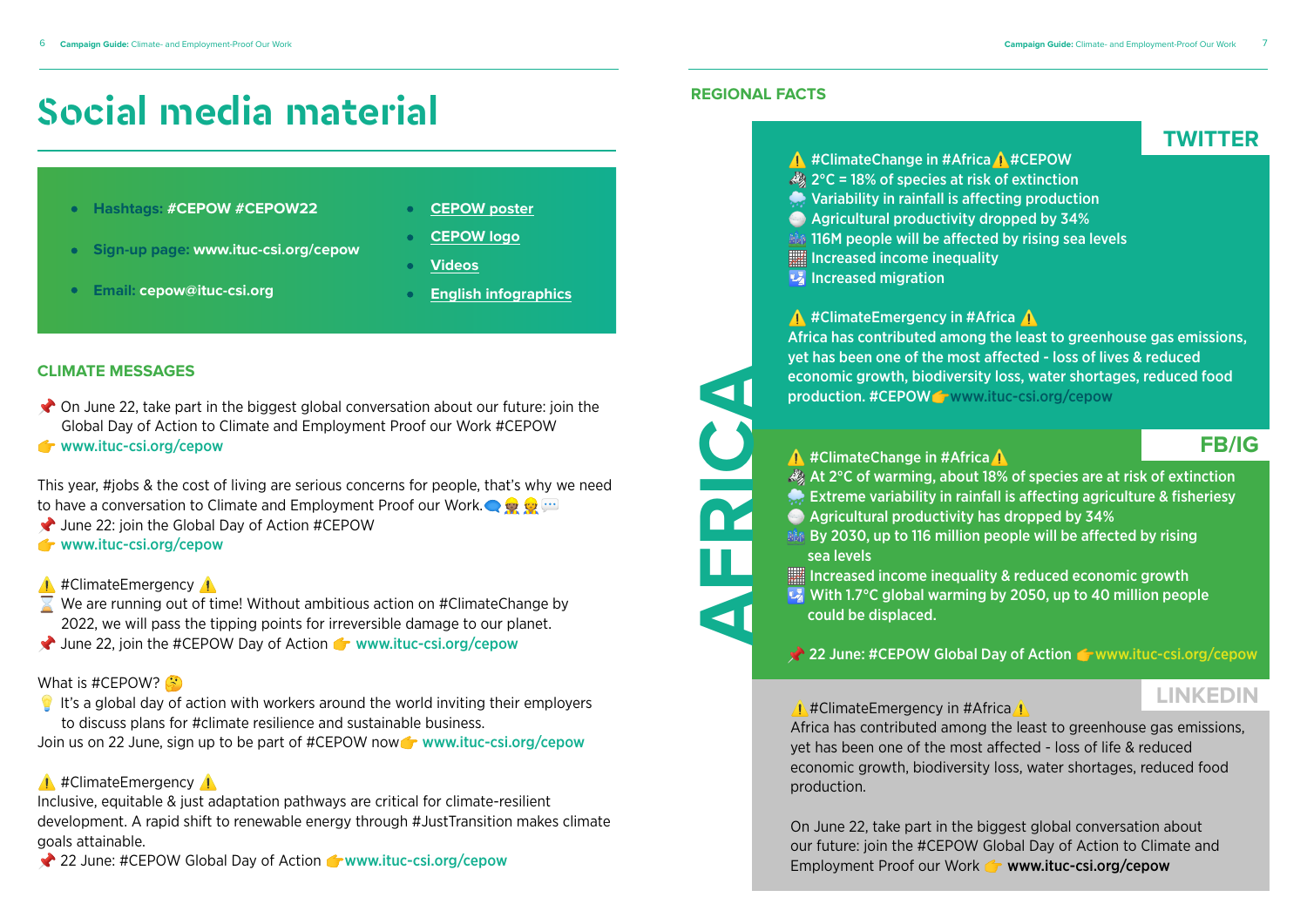### <u></u> #ClimateChange in #Asia **A** #cepow

- **Increased undernourishment**
- **20% increase in drought conditions**
- **Eth** Damage to infrastructure, services & supply chains
- Widespread risk of dengue fever & malaria
- $\frac{1}{4}$  14M people displaced
- 69% of Pan-Artic infrastructure at risk of flooding

### ◯ #ClimateEmergency in #Asia △

<u>∧</u> #ClimateEmergency in #Australasia Extreme events such as heatwaves, droughts, floods, storms and fires have caused deaths and injuries, and affected many households, communities and businesses via impacts on ecosystems, infrastructure, services, food production, and employment.

On June 22, take part in the biggest global conversation about our future: join the #CEPOW Global Day of Action to Climate and Employment Proof our Work **<b>F** [www.ituc-csi.org/cepow](https://petitions.ituc-csi.org/cepow?lang=en)

On June 22, take part in the biggest global conversation about our future: join the #CEPOW Global Day of Action to Climate and Employment Proof our Work **C** [www.ituc-csi.org/cepow](https://petitions.ituc-csi.org/cepow?lang=en)

<u>∧</u> #ClimateChange in #Australasia ∧ #cepow  $\heartsuit$  Ocean warming = coral bleaching Sea-level rise = coastal flooding **NA Damage to infrastructure, services & supply chains**  $\mathbb{Q} \mathcal{E}$  Extreme heat has led to excess deaths **RA** Decline in agricultural production **C** [www.ituc-csi.org/cepow](https://petitions.ituc-csi.org/cepow?lang=en) **TWITTER TWITTER**

<u>∧</u> #ClimateEmergency in #Australasia ∧ Extreme events - heatwaves, droughts, floods, storms & fires - have caused deaths & injuries, & affected many households, communities & businesses via impacts on ecosystems, infrastructure, services & employment. #CEPOWG [www.ituc-csi.org/cepow](https://petitions.ituc-csi.org/cepow?lang=en) **LINKEDIN**<br> **LINKEDIN**<br> **LINKEDIN**<br> **LINKEDIN**<br> **LINKEDIN**<br> **LINKEDIN**<br> **LINKEDIN**<br> **LINKEDIN**<br> **LINKEDIN**<br> **LINKEDIN**<br> **LINKEDIN**<br> **LINKEDIN**<br> **LINKEDIN**<br> **LINKEDIN**<br> **LINKEDIN**<br> **LINKEDIN**<br> **LINKEDIN**<br> **LINKEDIN**<br> **LINKE** 

⚠ #ClimateChange in #Australasia⚠ #cepow **C** Ocean warming has caused coral bleaching **Coastal flooding has increased due to sea-level rise M** Damage to infrastructure, services & supply chains  $\mathbb{Q} \mathbb{C}$  Extreme heat has led to excess deaths  $\frac{1}{26}$  Decline in agricultural production

 $\triangle$  22 June: #CEPOW Global Day of Action  $\triangle$  [www.ituc-csi.org/cepow](https://petitions.ituc-csi.org/cepow?lang=en)

Rising temperatures increases thes likelihood of heat waves, droughts, floods, and glacier melting across Asia.

 $\blacktriangleright$  June 22, join the #CEPOW Day of Action  $\blacktriangleright$  [www.ituc-csi.org/cepow](https://petitions.ituc-csi.org/cepow?lang=en)

- **∧** #ClimateChange in #Asia ∧
- **Increased undernourishment**

- **20% increase in drought conditions**
- **静 Damage to infrastructure, services & supply chains**
- $\mathbb{Q}^{\ell}$  Widespread risk of dengue fever, malaria, and other diseases
- $\mathbb{Z}$  14 million people displaced because of climate-related disasters
- $\hat{\bullet}$  69% of Pan-Artic infrastructure at risk of flooding as glacial lakes melt

 $\triangle$  22 June: #CEPOW Global Day of Action  $\triangle$  www.ituc-csi.org/cepow

<u>↑</u> #ClimateEmergency in #Asia

Rising temperatures increase the likelihood of heat waves, droughts, floods, and glacier melting across Asia.

# **FB/IG FB/IG**

**ASIA**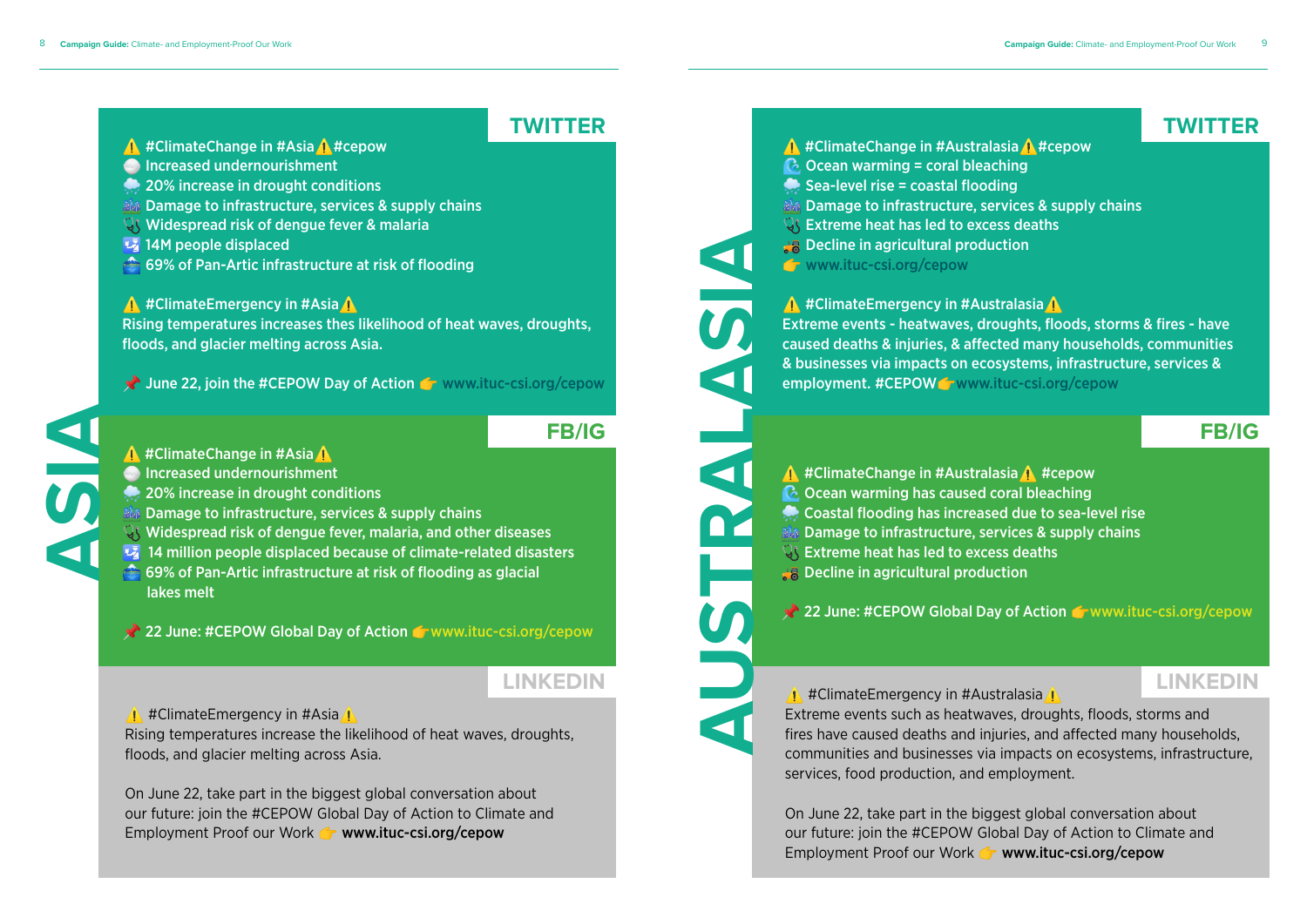- <u></u> #ClimateChange in #Europe ↑ #cepow
- **At 2C+, more fires & less biodiversity**
- At 2C, high risk of water scarcity
- **EM** Sea level rise = threat for coastal communities & heritage
- $\mathbb{Q} \mathfrak{c}$  At 3C, heat stress deaths will increase by 2-3 times
- **B** Decline in agricultural production

<u>∧</u> #ClimateEmergency in #Europe Inclusive, equitable & just adaptation pathways are critical for climateresilient development. A rapid shift to renewable energy through #JustTransition makes climate goals attainable. #CEPOWG [www.ituc-csi.org/cepow](https://petitions.ituc-csi.org/cepow?lang=en)

<u>A</u> #ClimateChange in #Europe A

◯ #ClimateEmergency in #NorthAmerica ( Even if global warming is limited to 1.5°C, human life, safety, and livelihoods across North America, especially in coastal areas will be placed at risk from sea level rise, severe storms and hurricanes.

On June 22, take part in the biggest global conversation about our future: join the #CEPOW Global Day of Action to Climate and Employment Proof our Work **T** [www.ituc-csi.org/cepow](https://petitions.ituc-csi.org/cepow?lang=en)

<u>↑</u> #ClimateEmergency in #Europe <u>↑</u> The current 1.1°C warming is already affecting natural and human systems in Europe.

On June 22, take part in the biggest global conversation about our future: join the #CEPOW Global Day of Action to Climate and Employment Proof our Work **C** [www.ituc-csi.org/cepow](https://petitions.ituc-csi.org/cepow?lang=en)

<u>∧</u> #ClimateChange in #NorthAmerica ↑ #cepow **Risk of food & nutritional security A** Threats to protected species & habitats **EM** Coastal flooding is displacing people Wildfires are endangering lives & livelihoods  $\mathbb{U}\S$  Increased mortality & morbidity **Disrupted supply-chains & trade** 

◯ #ClimateEmergency in #NorthAmerica A Even if global warming is limited to 1.5°C, human life, safety, and livelihoods across North America, especially in coastal areas, will be placed at risk from sea level rise, severe storms & hurricanes. #CEPOWG [www.ituc-csi.org/cepow](https://petitions.ituc-csi.org/cepow?lang=en)

<u>∧</u> #ClimateChange in #NorthAmerica A **Risk of food & nutritional security**  Threats to protected species & habitats **静 Coastal flooding is displacing people** Wildfires are endangering lives & livelihoods  $\mathbb{Q} \mathbb{C}$  Increased mortality & morbidity with more severe impacts due to  $\mathbb{R}$  people's age, gender, location and socioeconomic conditions **EXALLET** Disrupted supply-chain infrastructure & trade

 $\lambda$  22 June: #CEPOW Global Day of Action [www.ituc-csi.org/cepow](https://petitions.ituc-csi.org/cepow?lang=en)

Inclusive, equitable and just adaptation pathways are critical for climate-resilient development. A rapid shift to renewable energy through #JustTransition makes climate goals attainable.

# **TWITTER TWITTER**

# **FB/IG**

**FB/IG**

# **LINKEDIN**

# **LINKEDIN**

**NORTH AMERICA**

- At 2C of warming, more than a 1/3 of people in Southern Europe will be exposed to water scarcity
- Above 2C of warming, fire-prone areas will expand, threatening biodiversity and carbon sinks
- **MAL Sea level rise is a constant threat to coastal communities and their** heritage
- $\mathbb{Q} \mathfrak{k}$  At 3C, heat stress deaths will increase by 2-3 times
- $\frac{1}{20}$  Decline in agricultural production as the ability to use irrigation will be limited by water availability
- $\chi$  22 June: #CEPOW Global Day of Action [www.ituc-csi.org/cepow](https://petitions.ituc-csi.org/cepow?lang=en)